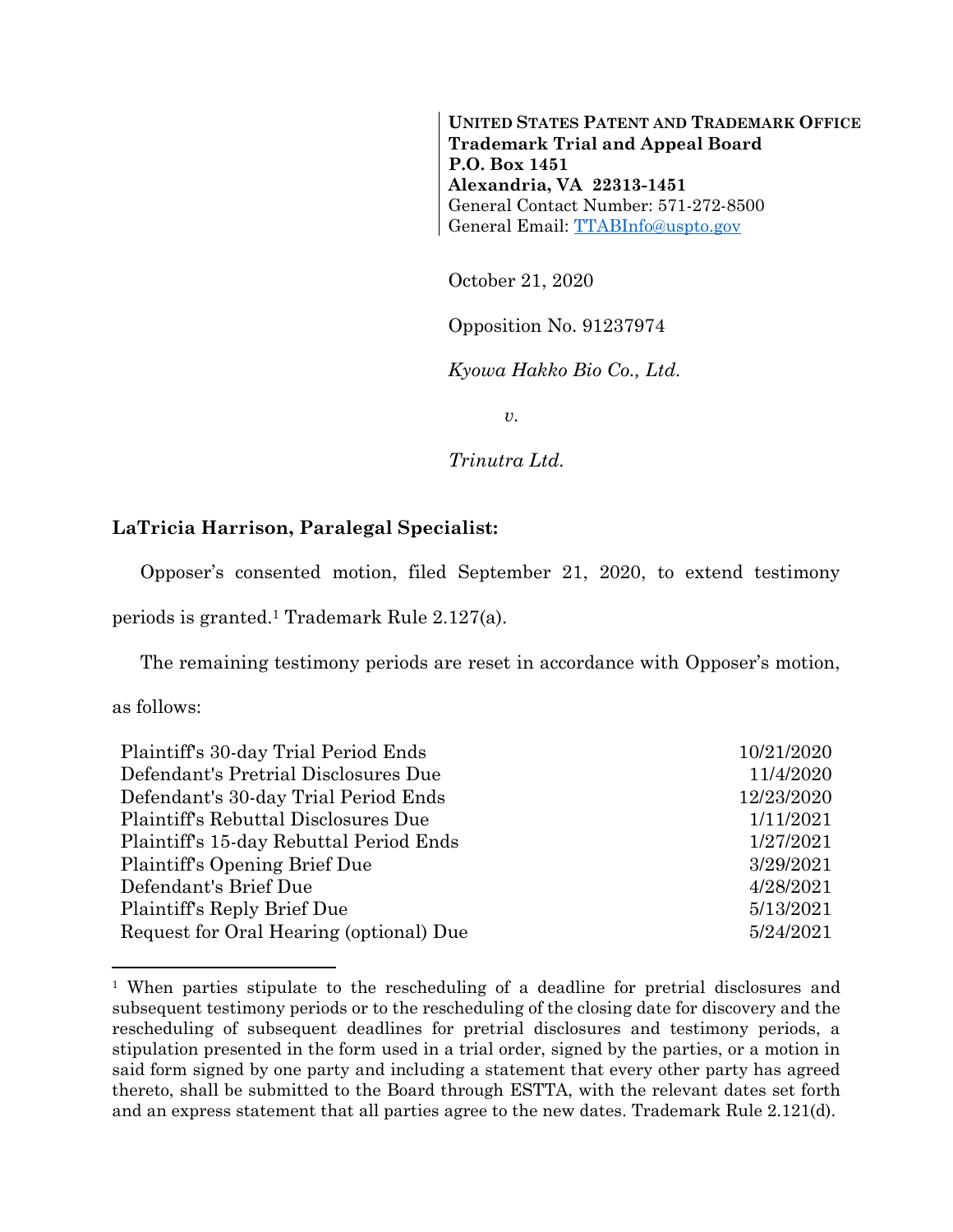Generally, the Federal Rules of Evidence apply to Board trials. Trial testimony is taken and introduced out of the presence of the Board during the assigned testimony periods. The parties may stipulate to a wide variety of matters, and many requirements relevant to the trial phase of Board proceedings are set forth in Trademark Rules 2.121 through 2.125. These include pretrial disclosures, the manner and timing of taking testimony, matters in evidence, and the procedures for submitting and serving testimony and other evidence, including affidavits, declarations, deposition transcripts and stipulated evidence. Trial briefs shall be submitted in accordance with Trademark Rules 2.128(a) and (b). Oral argument at final hearing will be scheduled only upon the timely submission of a separate notice as allowed by Trademark Rule 2.129(a).

**TIPS FOR FILING EVIDENCE, TESTIMONY, OR LARGE DOCUMENTS**  The Board requires each submission to meet the following criteria before it will be considered: 1) pages must be legible and easily read on a computer screen; 2) page orientation should be determined by its ease of viewing relevant text or evidence, for example, there should be no sideways or upside-down pages; 3) pages must appear in their proper order; 4) depositions and exhibits must be clearly labeled and numbered – use separator pages between exhibits and clearly label each exhibit using sequential letters or numbers; and 5) the entire submission should be text-searchable. Additionally, submissions must be compliant with Trademark Rules 2.119 and 2.126. Submissions failing to meet all of the criteria above may require re-filing. **Note:**